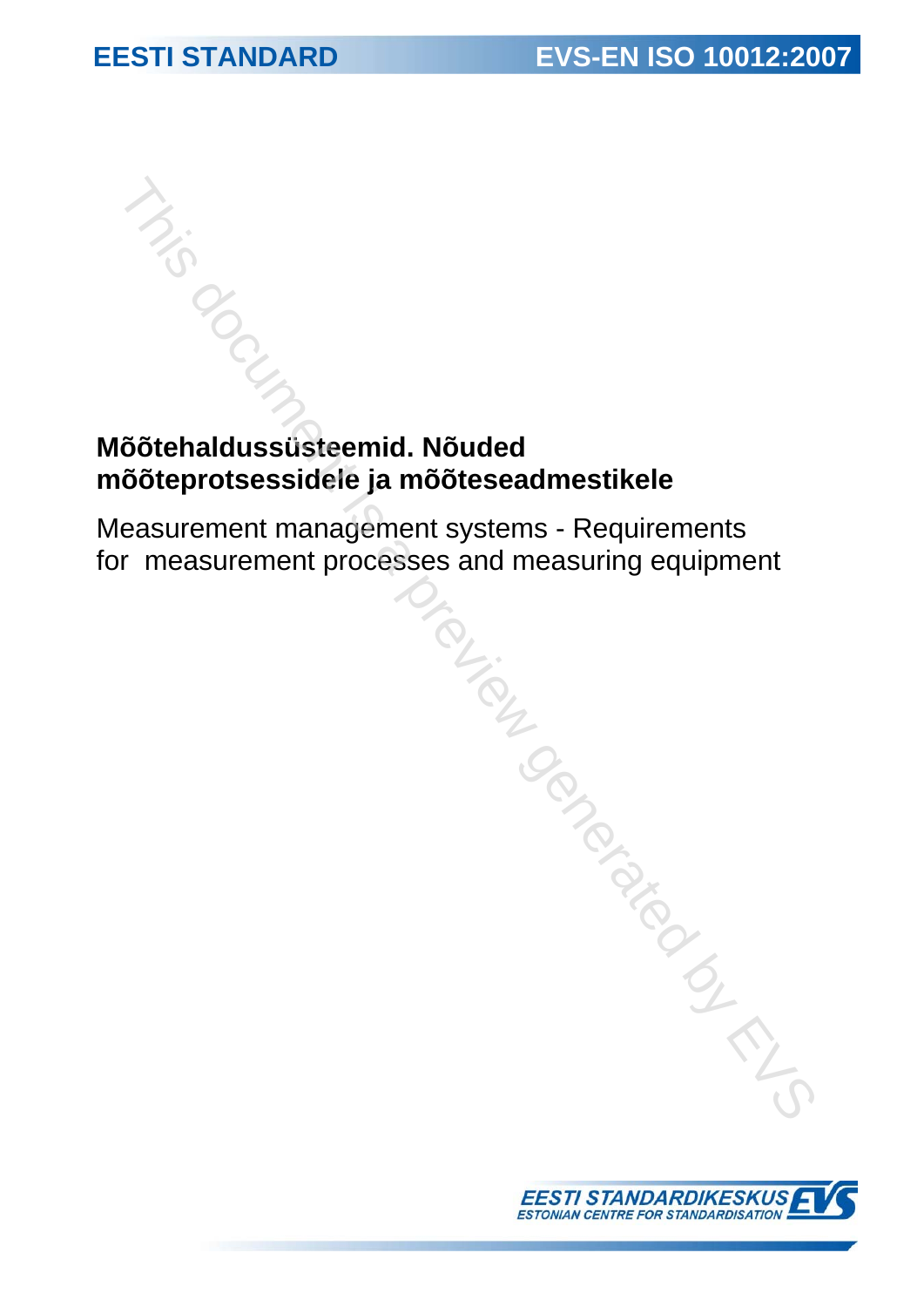# **EESTI STANDARDI EESSÕNA NATIONAL FOREWORD**

| consists of the English text of the European<br>standard EN ISO 10012:2003.                                                                                                                                                                  |
|----------------------------------------------------------------------------------------------------------------------------------------------------------------------------------------------------------------------------------------------|
| This standard is ratified with the order of<br>Estonian Centre for Standardisation dated<br>28.01.2004 and is endorsed with the notification<br>published in the official bulletin of the Estonian<br>national standardisation organisation. |
| Date of Availability of the European standard text<br>15.04.2003.                                                                                                                                                                            |
| The standard is available from Estonian<br>standardisation organisation.                                                                                                                                                                     |
|                                                                                                                                                                                                                                              |

**ICS** 03.120.10, 17.020

**Võtmesõnad:** manag, measuring equipment, measuring instruments, measuring means, metrology, quality assurance, quality control, quality management, reference materials, specification, specification (approval), specifications, standard measures, test equipment, testing devices The ment, measuring instruments, measuring means,<br>ntrol, quality management, reference materials,<br>pecifications, standard measures, test equipment, testing<br>and the same of the standard measures of the standard measures of

**Standardite reprodutseerimis- ja levitamisõigus kuulub Eesti Standardikeskusele** 

Andmete paljundamine, taastekitamine, kopeerimine, salvestamine elektroonilisse süsteemi või edastamine ükskõik millises vormis või millisel teel on keelatud ilma Eesti Standardikeskuse poolt antud kirjaliku loata.

Kui Teil on küsimusi standardite autorikaitse kohta, palun võtke ühendust Eesti Standardikeskusega: Aru 10 Tallinn 10317 Eesti; www.evs.ee; Telefon: 605 5050; E-post: info@evs.ee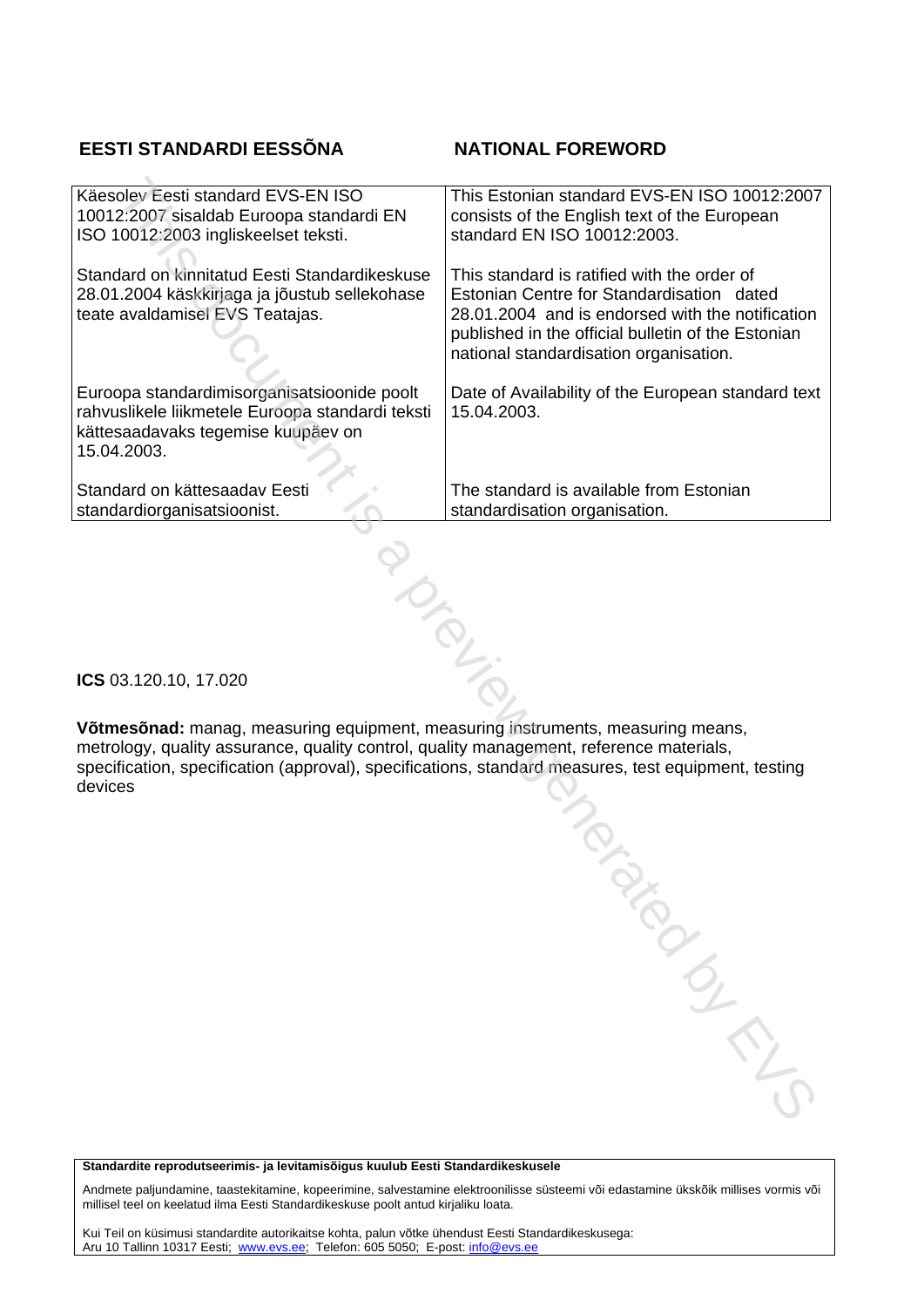# EUROPEAN STANDARD NORME EUROPÉENNE EUROPÄISCHE NORM

# **EN ISO 10012**

April 2003

ICS 03.120.10; 17.020 Supersedes EN 30012-1:1993

English version

# Measurement management systems - Requirements for measurement processes and measuring equipment (ISO 10012:2003)

Systèmes de management de la mesure - Exigences pour les processus et les équipements de mesure (ISO 10012:2003)

This European Standard was approved by CEN on 25 March 2003.

CEN members are bound to comply with the CEN/CENELEC Internal Regulations which stipulate the conditions for giving this European Standard the status of a national standard without any alteration. Up-to-date lists and bibliographical references concerning such national standards may be obtained on application to the Management Centre or to any CEN member.

This European Standard exists in three official versions (English, French, German). A version in any other language made by translation under the responsibility of a CEN member into its own language and notified to the Management Centre has the same status as the official versions.

CEN members are the national standards bodies of Austria, Belgium, Czech Republic, Denmark, Finland, France, Germany, Greece, Hungary, Iceland, Ireland, Italy, Luxembourg, Malta, Netherlands, Norway, Portugal, Slovakia, Spain, Sweden, Switzerland and United Kingdom.



EUROPEAN COMMITTEE FOR STANDARDIZATION COMITÉ EUROPÉEN DE NORMALISATION EUROPÄISCHES KOMITEE FÜR NORMUNG Tangand Manuscript

**Management Centre: rue de Stassart, 36 B-1050 Brussels**

Ref. No. EN ISO 10012:2003 E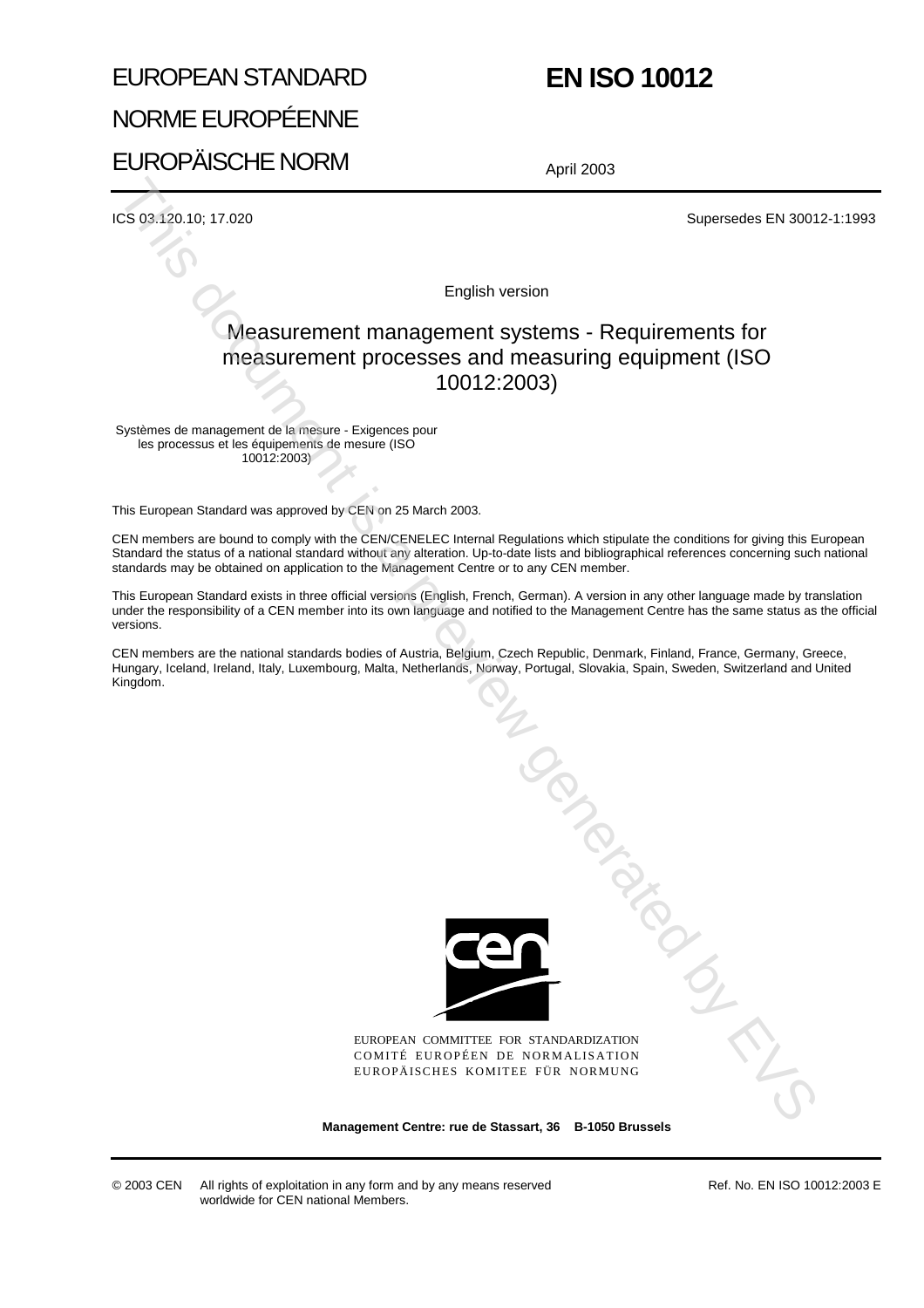# **Foreword**

This document (EN ISO 10012:2003) has been prepared by Technical Committee ISO/TC 176 "Quality management and quality assurance" in collaboration with CMC.

This European Standard shall be given the status of a national standard, either by publication of an identical text or by endorsement, at the latest by October 2003, and conflicting national standards shall be withdrawn at the latest by October 2003.

This document supersedes EN 30012-1:1993.

According to the CEN/CENELEC Internal Regulations, the national standards organizations of the following countries are bound to implement this European Standard: Austria, Belgium, Czech Republic, Denmark, Finland, France, Germany, Greece, Hungary, Iceland, Ireland, Italy, Luxembourg, Malta, Netherlands, Norway, Portugal, Slovakia, Spain, Sweden, Switzerland and the United Kingdom.

**NOTE FROM CMC** The foreword is susceptible to be amended on reception of the German language version. The confirmed or amended foreword, and when appropriate, the normative annex ZA for the references to international publications with their relevant European publications will be circulated with the German version.

## **Endorsement notice**

The text of ISO 10012:2003 has been approved by CEN as EN ISO 10012:2003 without any The text of ISO 10012:2003 has been approved by CEN as EN ISO 10012:2003 www.v.v.v.,<br>modifications.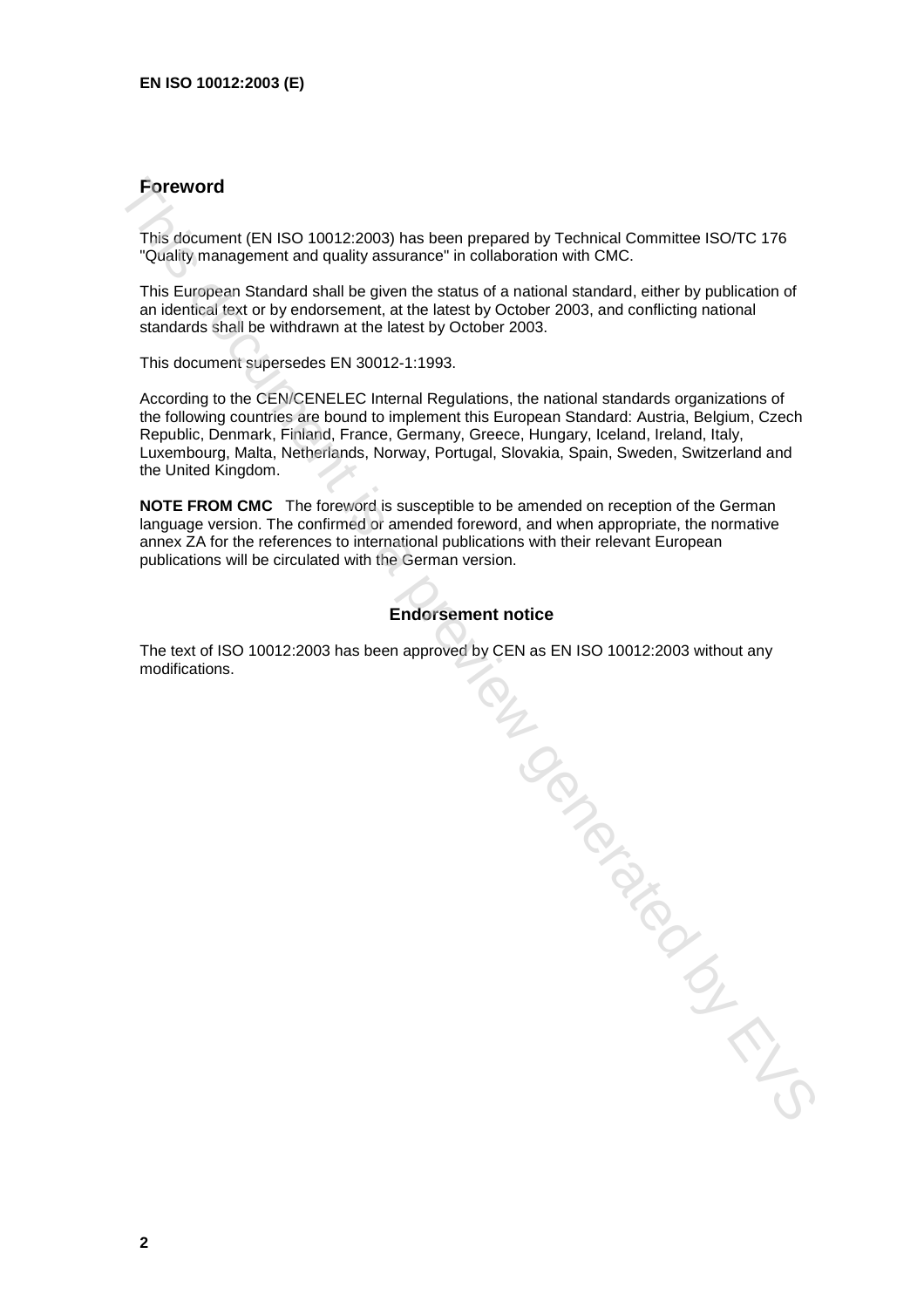# INTERNATIONAL **STANDARD**

First edition 2003-04-15

# **Measurement management systems — Requirements for measurement processes and measuring equipment processus et les équipements for measurement<br>
Processes and measurement<br>
Systems de mesure — Evigences pour les<br>
Processus et les équipement de mesure — Evigences pour les<br>
Processus et les équipements de mesure — Evigenc**

*Systèmes de management de la mesure — Exigences pour les* 



Reference number ISO 10012:2003(E)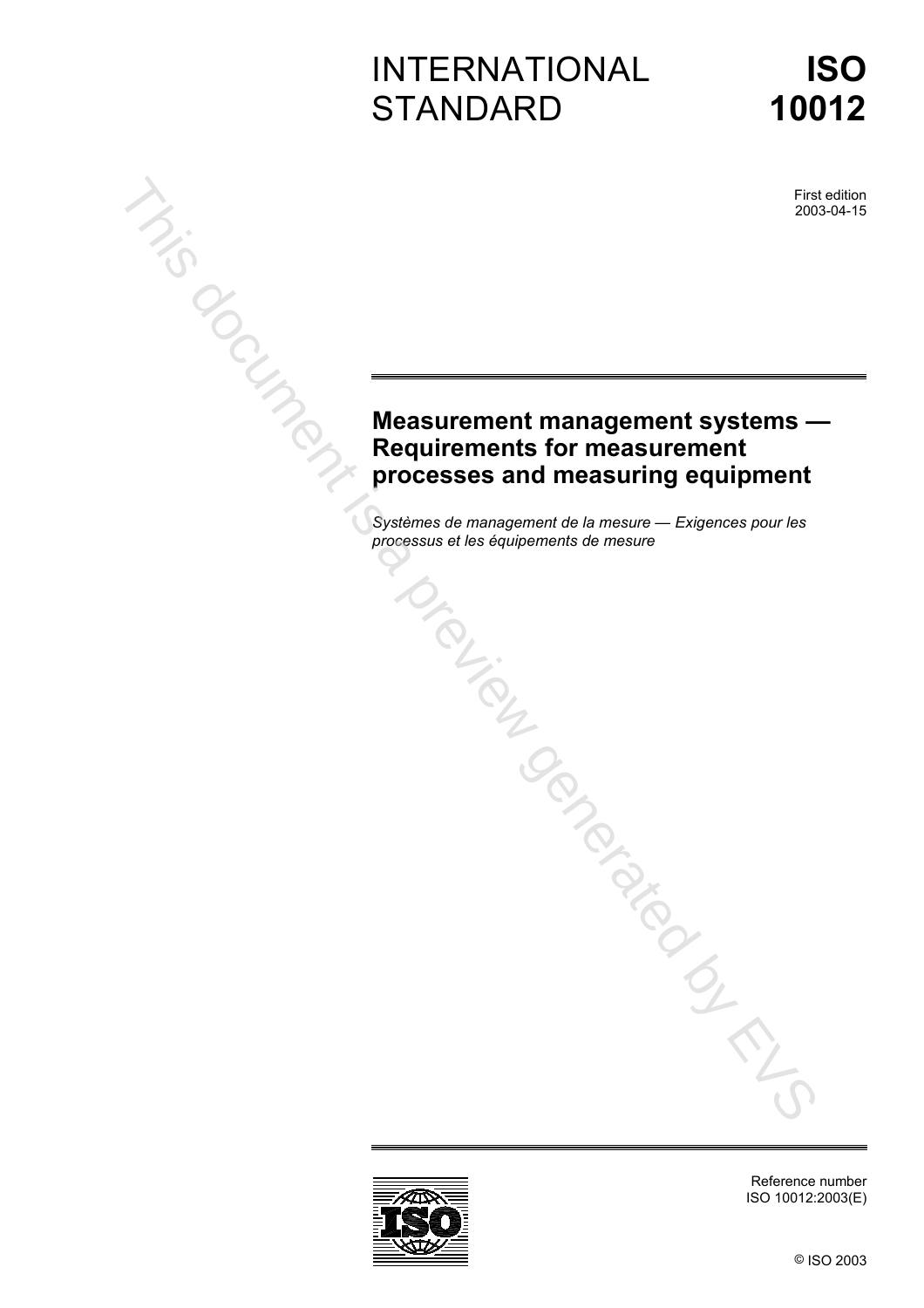#### **PDF disclaimer**

This PDF file may contain embedded typefaces. In accordance with Adobe's licensing policy, this file may be printed or viewed but shall not be edited unless the typefaces which are embedded are licensed to and installed on the computer performing the editing. In downloading this file, parties accept therein the responsibility of not infringing Adobe's licensing policy. The ISO Central Secretariat accepts no liability in this area.

Adobe is a trademark of Adobe Systems Incorporated.

Details of the software products used to create this PDF file can be found in the General Info relative to the file; the PDF-creation parameters were optimized for printing. Every care has been taken to ensure that the file is suitable for use by ISO member bodies. In the unlikely event that a problem relating to it is found, please inform the Central Secretariat at the address given below. , is a proper action is a preview generation by the metalling examples of the control of the control of the control of the control of the control of the control of the control of the control of the control of the control o

© ISO 2003

All rights reserved. Unless otherwise specified, no part of this publication may be reproduced or utilized in any form or by any means, electronic or mechanical, including photocopying and microfilm, without permission in writing from either ISO at the address below or ISO's member body in the country of the requester.

ISO copyright office Case postale 56 • CH-1211 Geneva 20 Tel. + 41 22 749 01 11 Fax + 41 22 749 09 47 E-mail copyright@iso.org Web www.iso.org

Published in Switzerland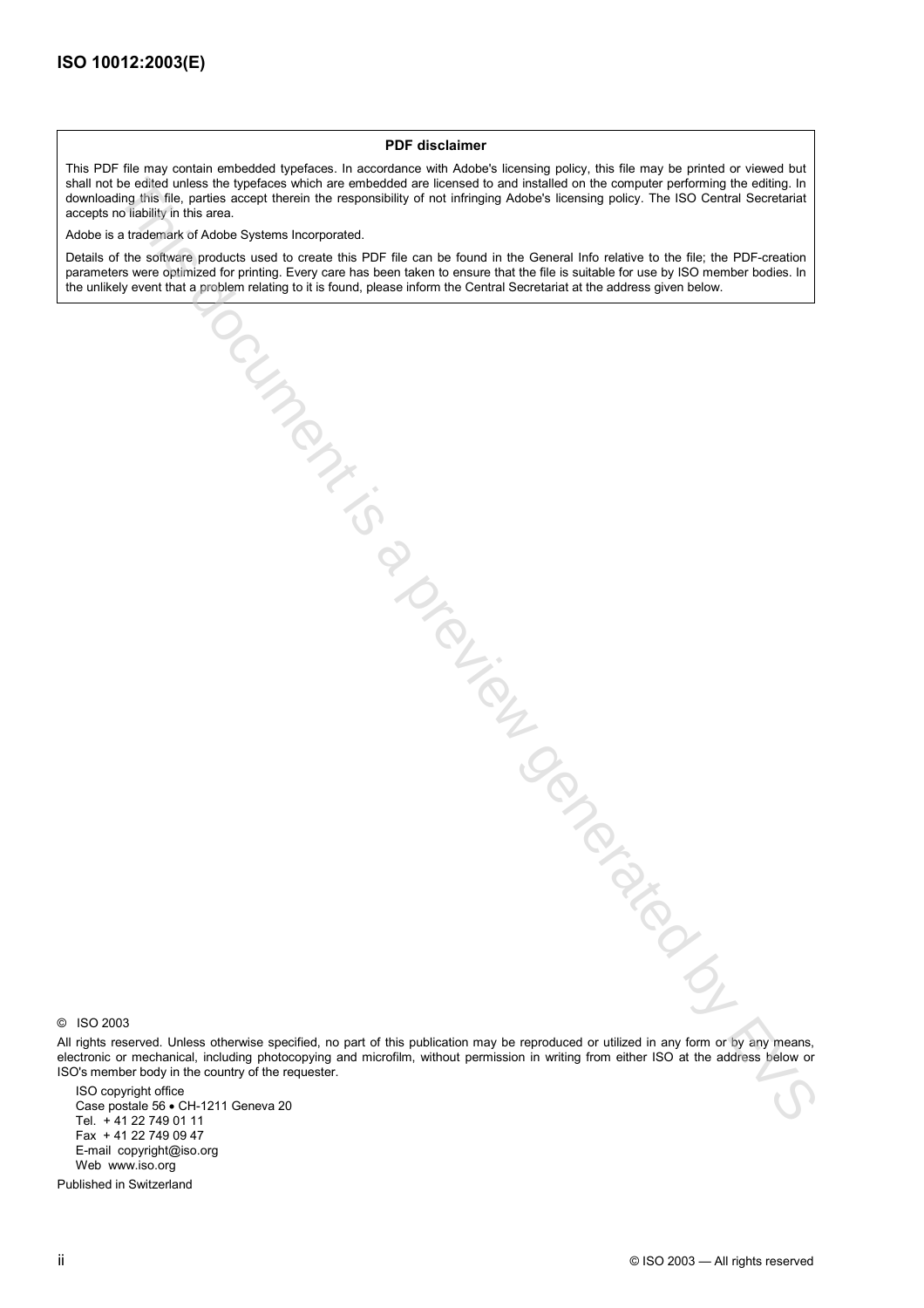# **Contents**

Page

| 1                             |         |  |
|-------------------------------|---------|--|
| 2                             |         |  |
| 3                             |         |  |
| 4                             |         |  |
| 5<br>5.1<br>5.2<br>5.3<br>5.4 |         |  |
| 6<br>6.1<br>6.2<br>6.3<br>6.4 |         |  |
| 7<br>7.1<br>7.2<br>7.3        |         |  |
| 8<br>8.1<br>8.2<br>8.3<br>8.4 |         |  |
|                               |         |  |
|                               | PIRATIO |  |
|                               |         |  |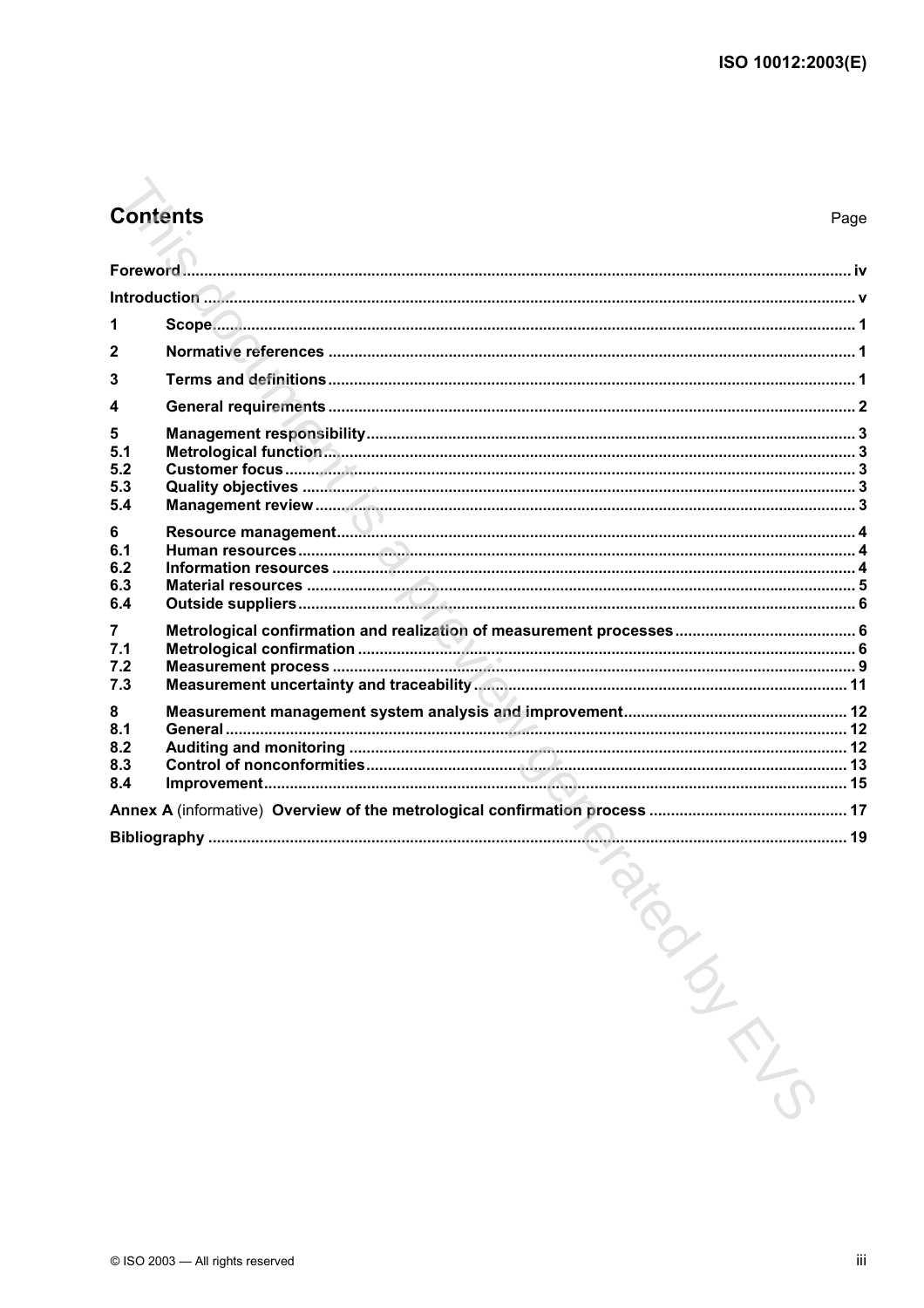# **Foreword**

ISO (the International Organization for Standardization) is a worldwide federation of national standards bodies (ISO member bodies). The work of preparing International Standards is normally carried out through ISO technical committees. Each member body interested in a subject for which a technical committee has been established has the right to be represented on that committee. International organizations, governmental and non-governmental, in liaison with ISO, also take part in the work. ISO collaborates closely with the International Electrotechnical Commission (IEC) on all matters of electrotechnical standardization.

International Standards are drafted in accordance with the rules given in the ISO/IEC Directives, Part 2.

The main task of technical committees is to prepare International Standards. Draft International Standards adopted by the technical committees are circulated to the member bodies for voting. Publication as an International Standard requires approval by at least 75 % of the member bodies casting a vote.

Attention is drawn to the possibility that some of the elements of this document may be the subject of patent rights. ISO shall not be held responsible for identifying any or all such patent rights.

ISO 10012 was prepared by Technical Committee ISO/TC 176, *Quality management and quality assurance*, Subcommittee SC 3, *Supporting technologies*.

This first edition of ISO 10012 cancels and replaces ISO 10012-1:1992 and ISO 10012-2:1997, of which it

This first edition of ISO 10012 cancels and replaces (SO 10012-1:1992 and ISO TWEEZ-TWEET CONSTITUTES a technical revision.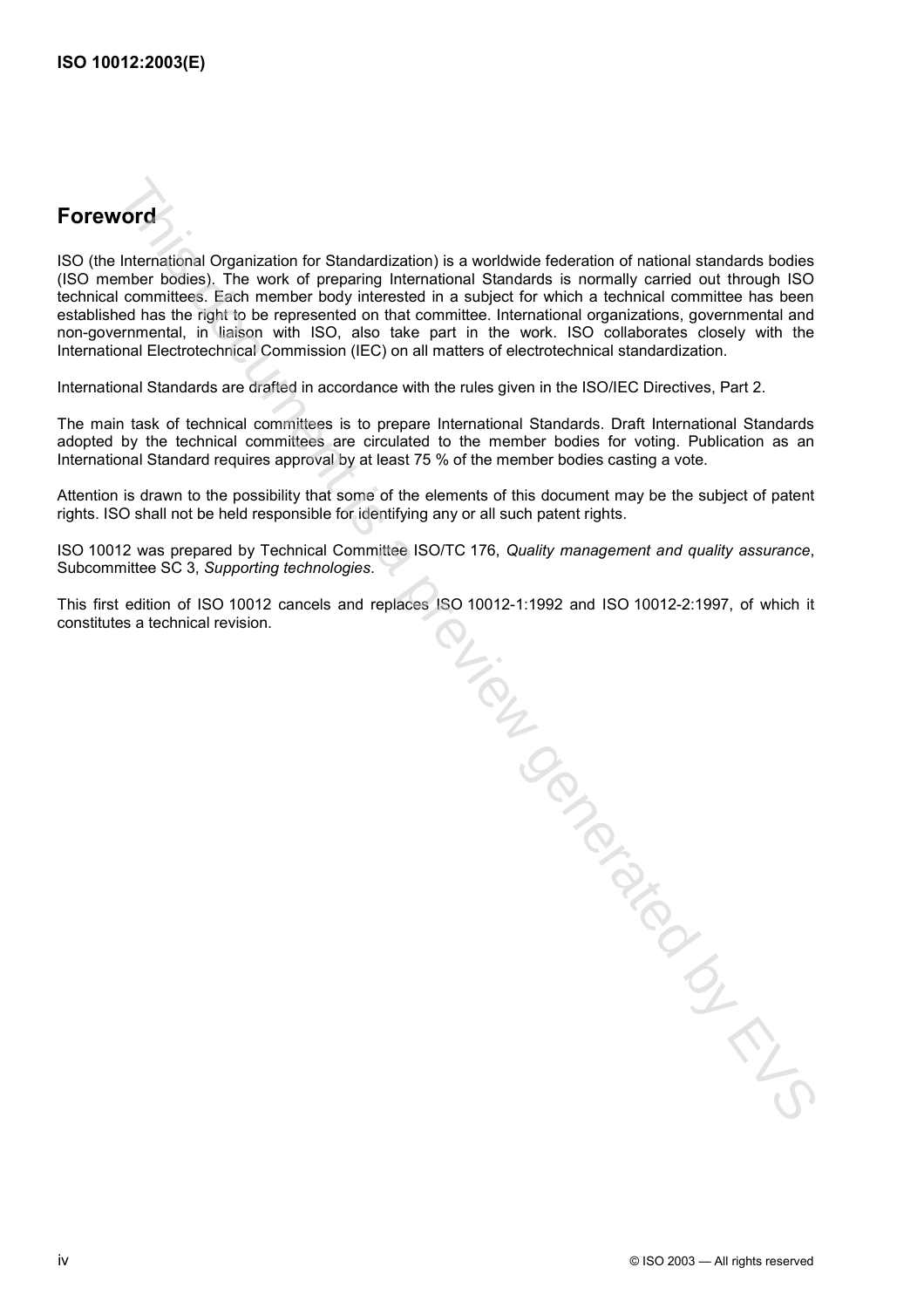# **Introduction**

An effective measurement management system ensures that measuring equipment and measurement processes are fit for their intended use and is important in achieving product quality objectives and managing the risk of incorrect measurement results. The objective of a measurement management system is to manage the risk that measuring equipment and measurement processes could produce incorrect results affecting the quality of an organization's product. The methods used for the measurement management system range from basic equipment verification to the application of statistical techniques in the measurement process control.

In this International Standard, the term "measurement process" applies to physical measurement activities (e.g. in design, test, production, inspection).

References to this International Standard can be made

- by a customer when specifying products required,
- by a supplier when specifying products offered,
- by legislative or regulatory bodies, and
- in assessment and audit of measurement management systems.

One of the stated management principles in ISO 9000 addresses the process-oriented approach. Measurement processes should be considered as specific processes aiming to support the quality of the products produced by the organization. Application of the measurement management system model applicable to this International Standard is shown in Figure 1.



**Figure 1 — Model of measurement management system**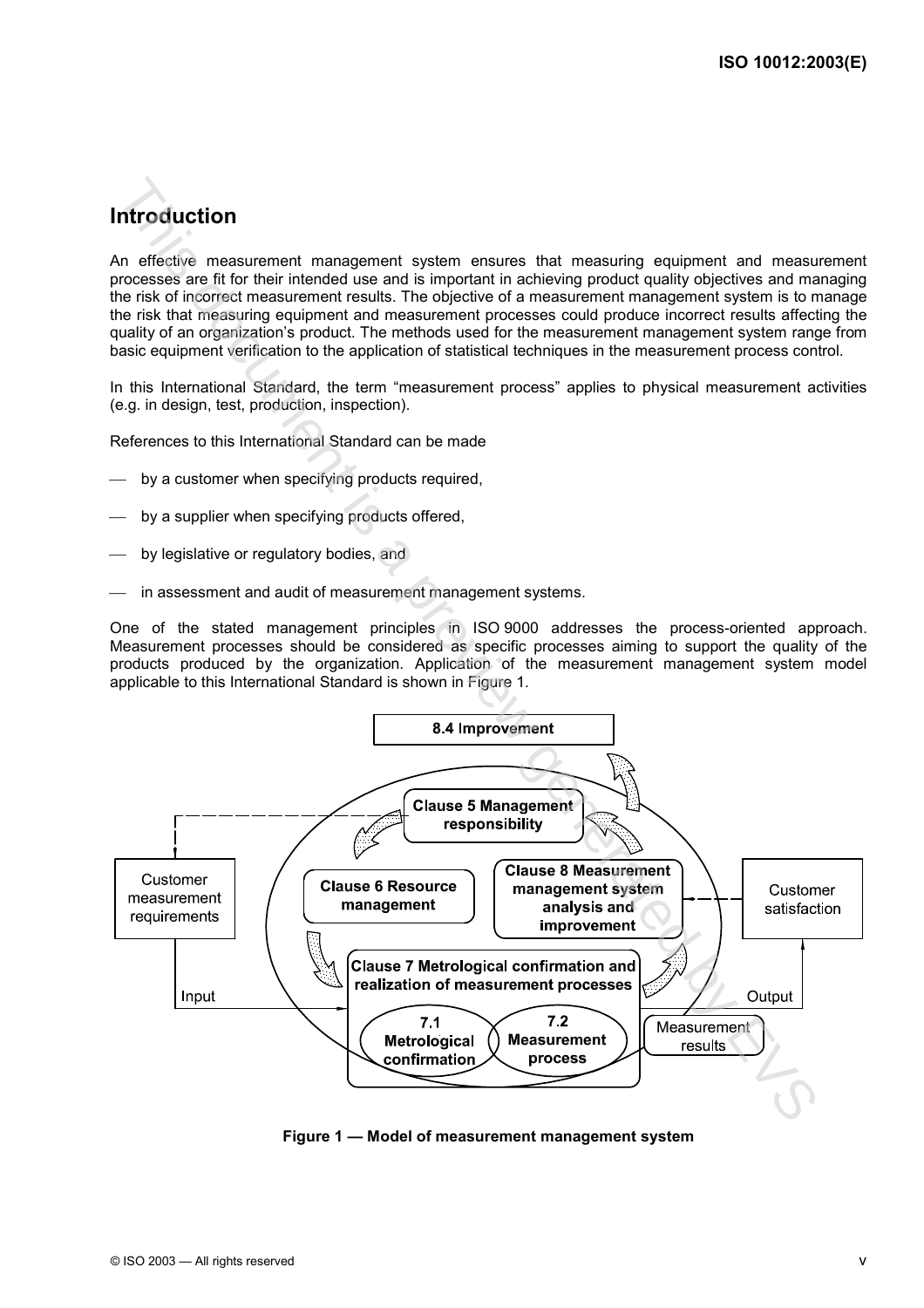This International Standard includes both requirements and guidance for implementation of measurement management systems, and can be useful in improving measurement activities and the quality of products. The requirements appear in normal typeface. Guidance appears in italic typeface within a box after the appropriate requirement paragraph. Guidance is for information only and is not to be construed as adding to, limiting, or modifying any requirement.

Organizations have the responsibility to determine the level of controls needed and to specify the measurement management system requirements to be applied as part of their overall management system. Except by agreement, this International Standard is not intended to add to, subtract from, or replace any requirements of other standards.

Following the requirements laid down in this International Standard will facilitate compliance with requirements for measurements and measurement process control specified in other standards, for example, ISO 9001:2000, Subclause 7.6, and ISO 14001:1996, Subclause 4.5.1. ISO 9001:2000, Subclause 7.6, and ISO 14001:1996, Subclause 4.5.1. This document is a preview generated by EVS